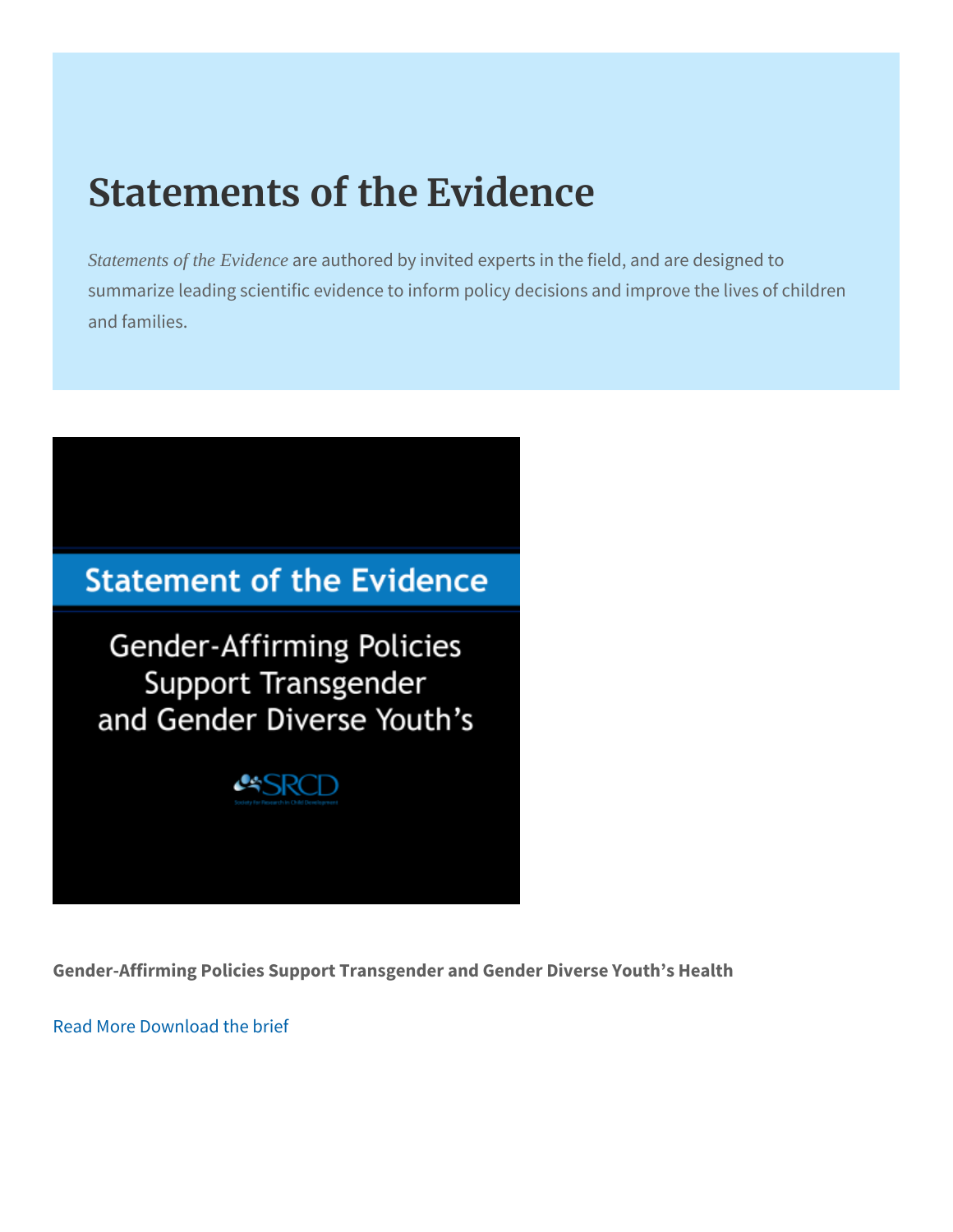Considerations for LGBTQ+ Children and Youth in the Era of COVID

Read Morrownload the brief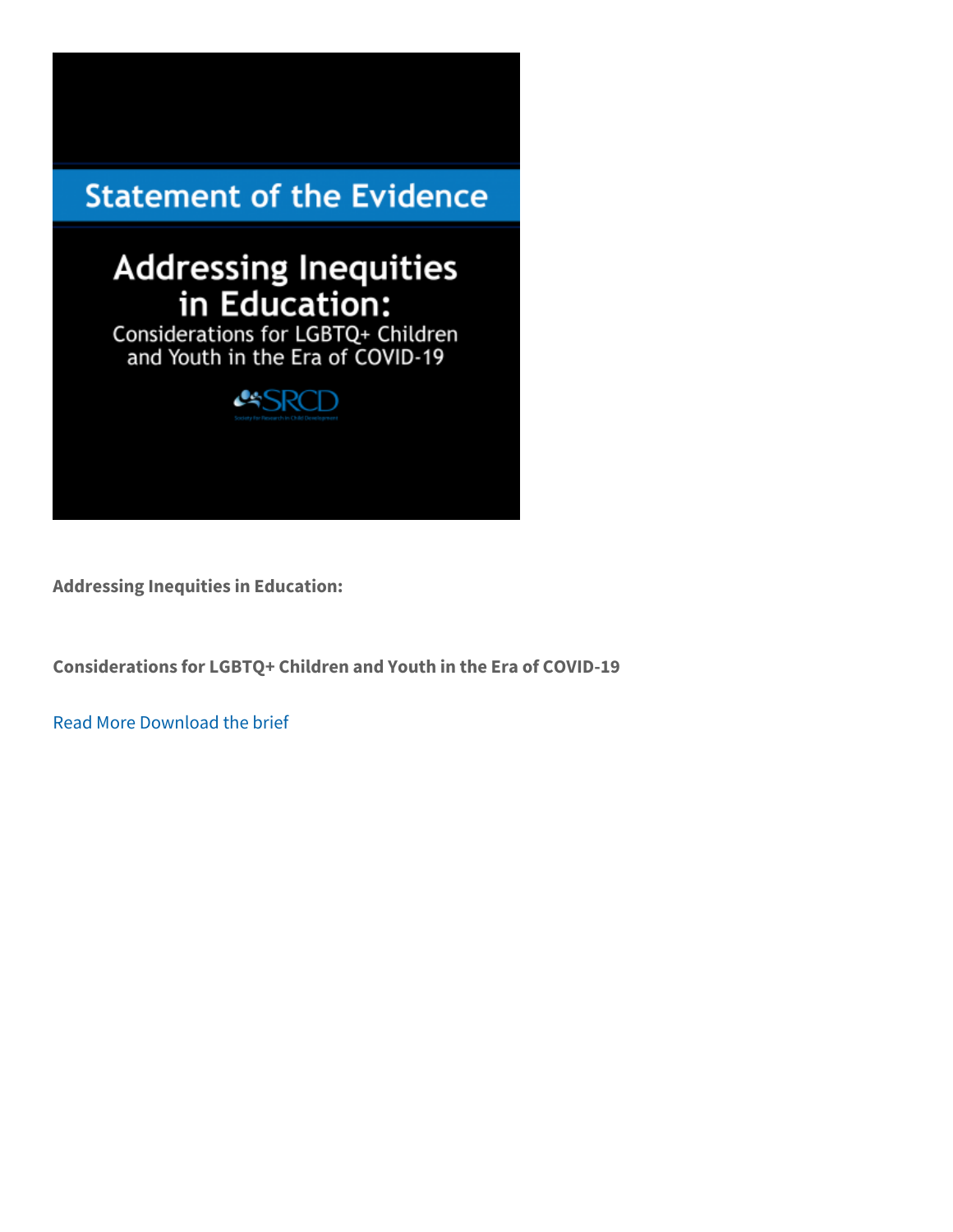Considerations for Latinx Children and Youth in the Era of COVID-1

Read Morwenload the brief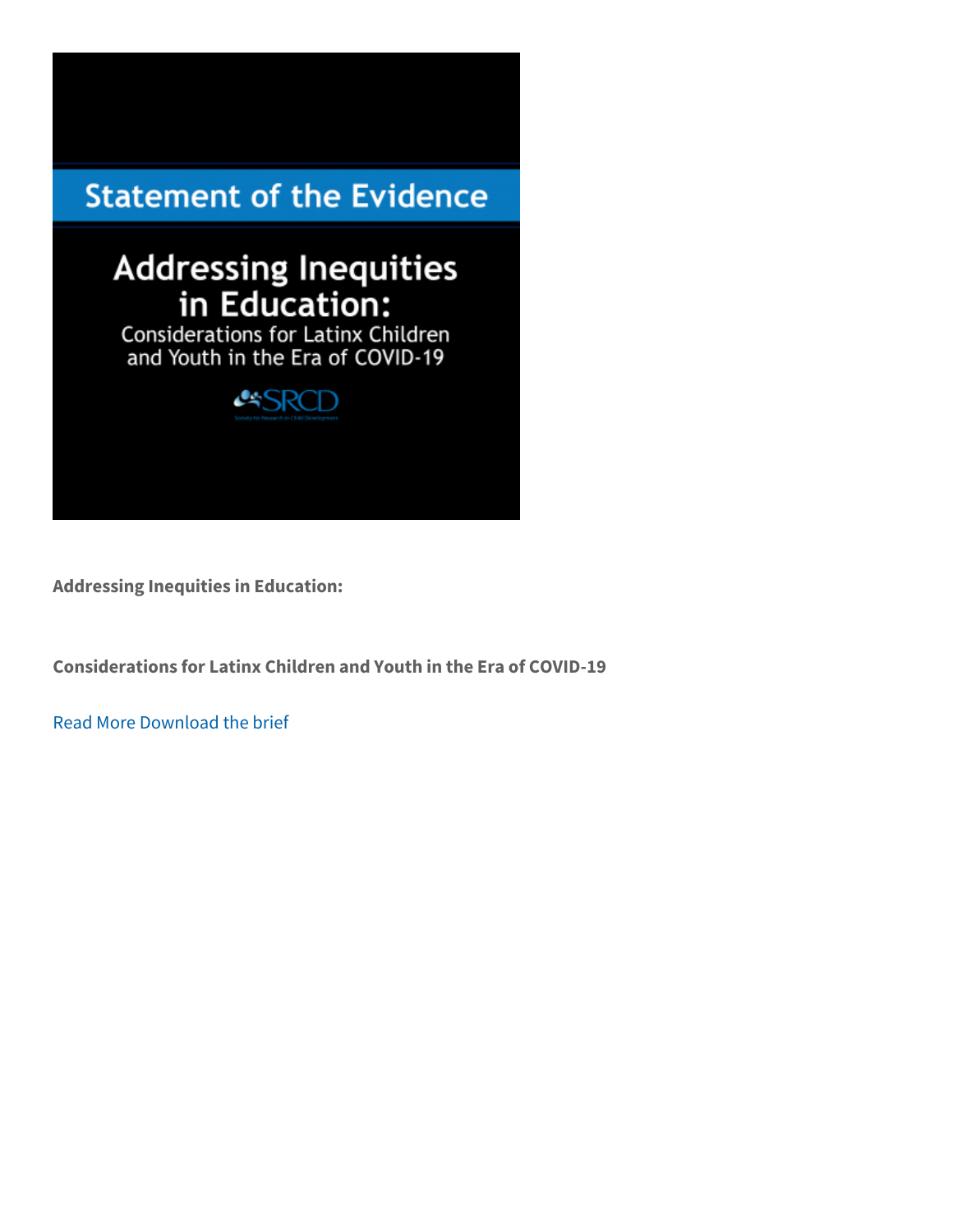Considerations for Black Children and Youth in the Era of COVID-19

Read Morwenload the brief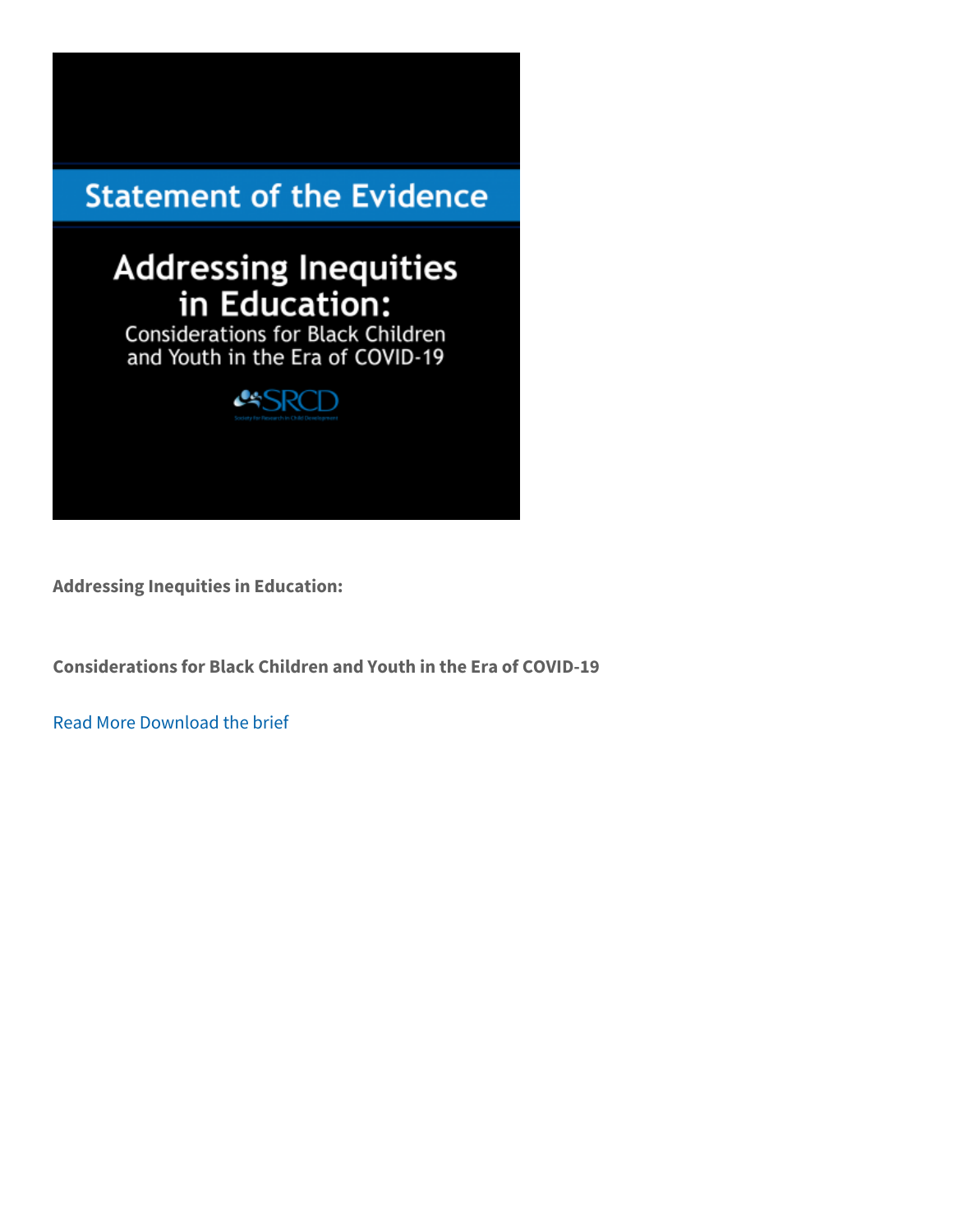Considerations for Asian American Children and Youth in the Era of

Read Morwenload the brief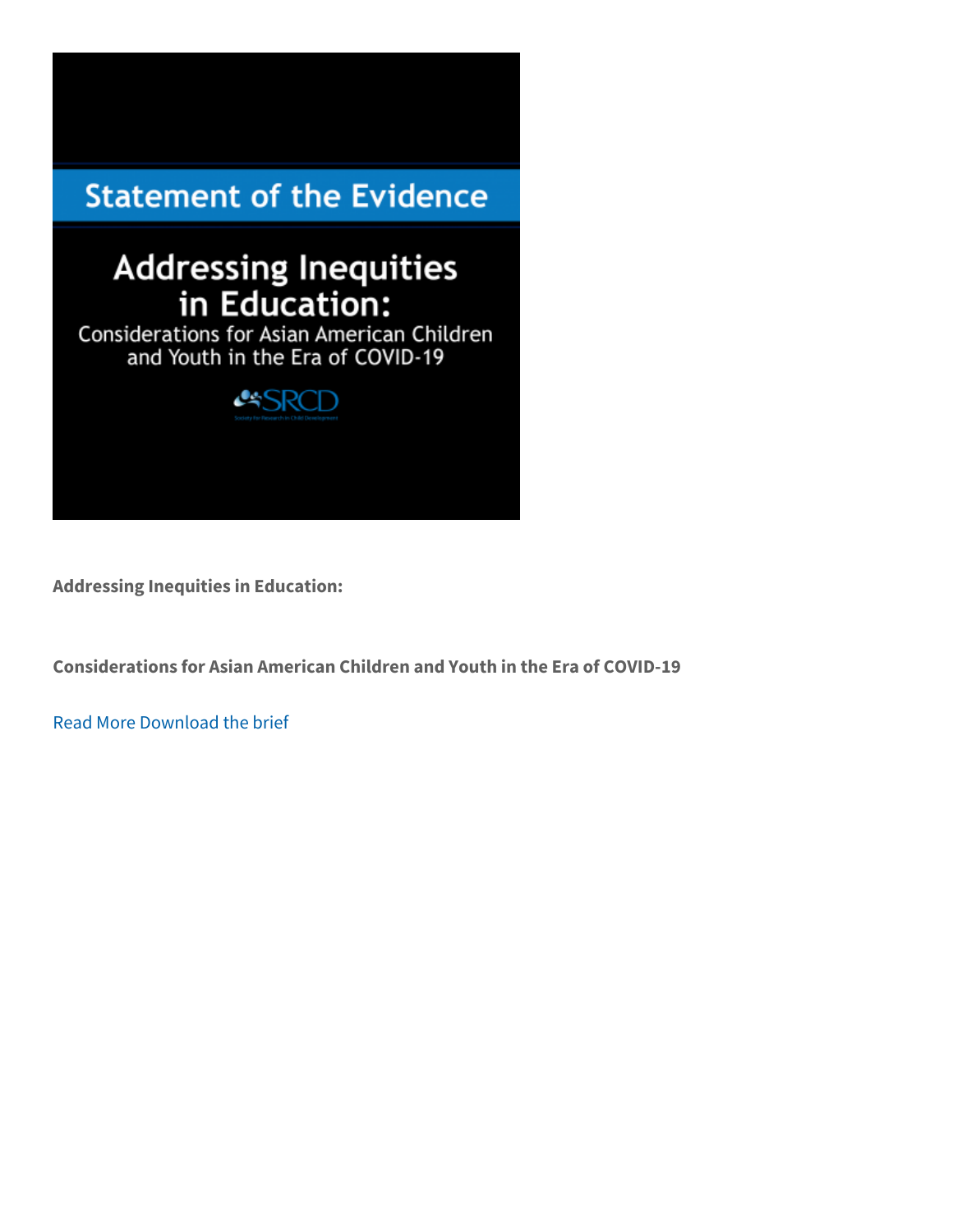Considerations for American Indian and Alaska Native Children and

Read Morrownload the brief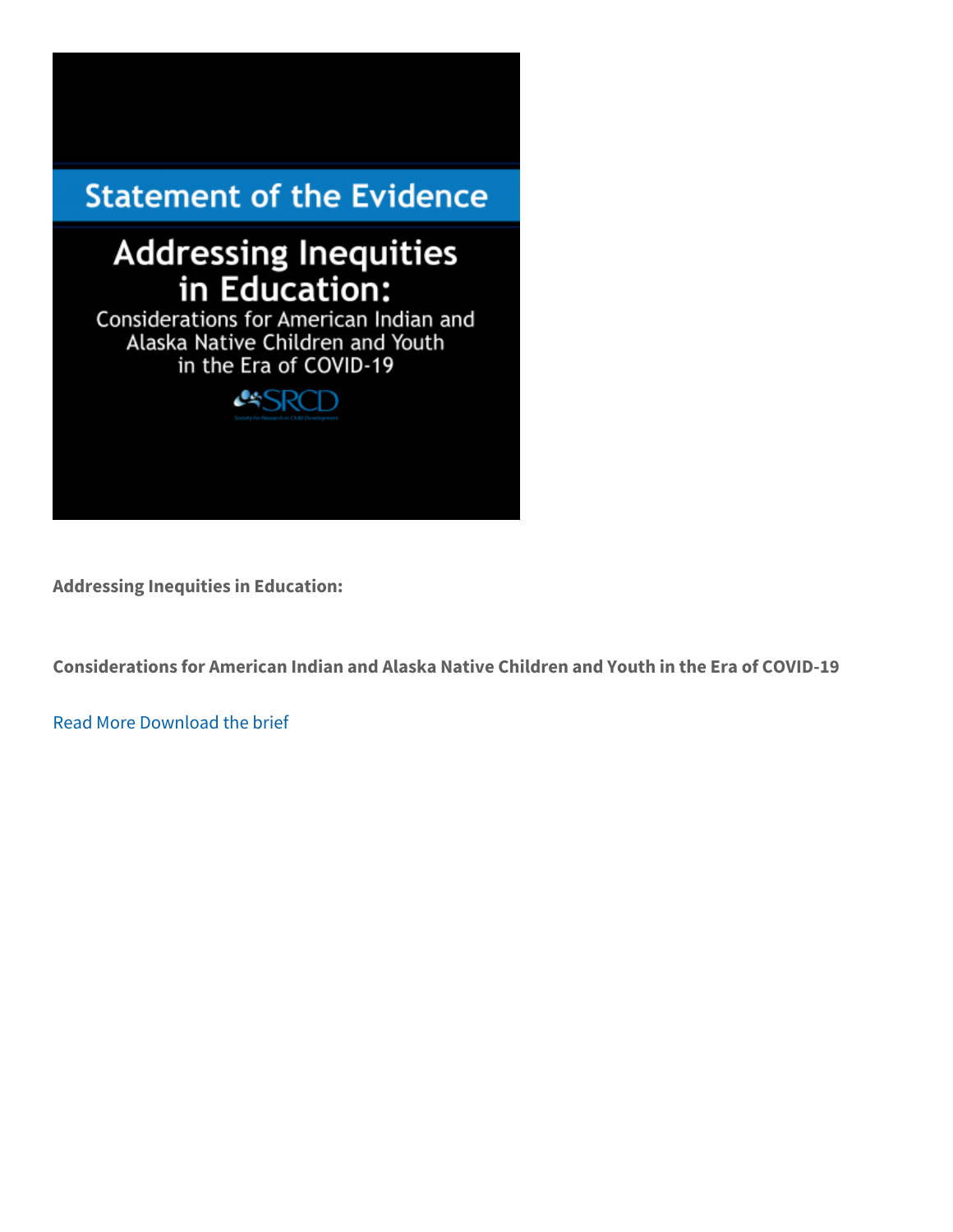Addressing Inequities in Education During the COVID-19 Pandemic:

How Education Policy and Schools Can Support Historically and Cur Youth

[Read m](https://www.srcd.org/research/addressing-inequities-education-during-covid-19-pandemic-how-education-policy-and-schools)[Download the f](https://www.srcd.org/sites/default/files/resources/FINAL_AddressingInequalitiesVolume-092020.pdf)ull volume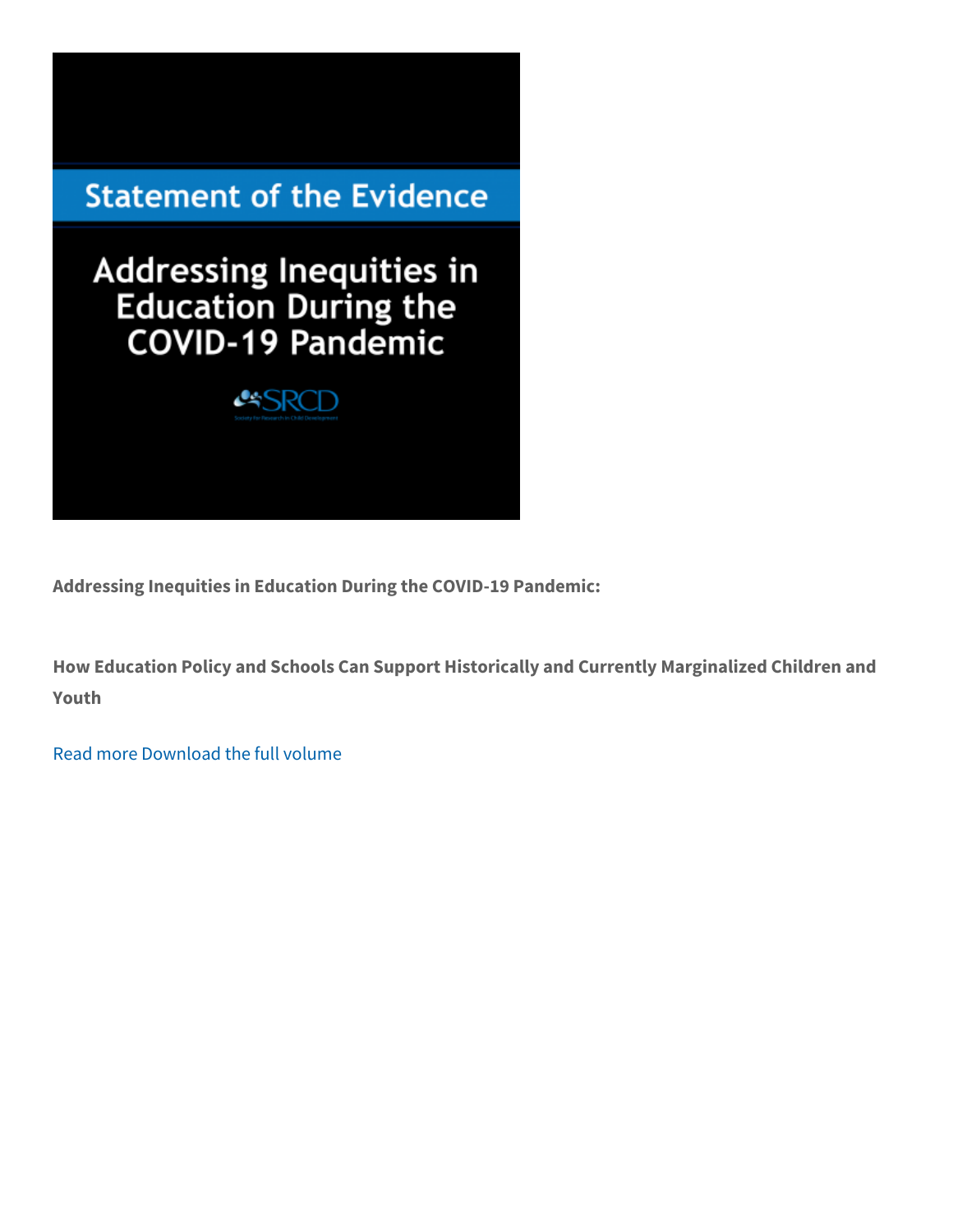La ciencia es clara:

La Separación de las Familias tiene Consecuencias Psicológicas y para la Niñez, las Familias, y las Comunidades

[Contin](https://www.srcd.org/briefs-fact-sheets/la-ciencia-es-clara) Dascargue el informe